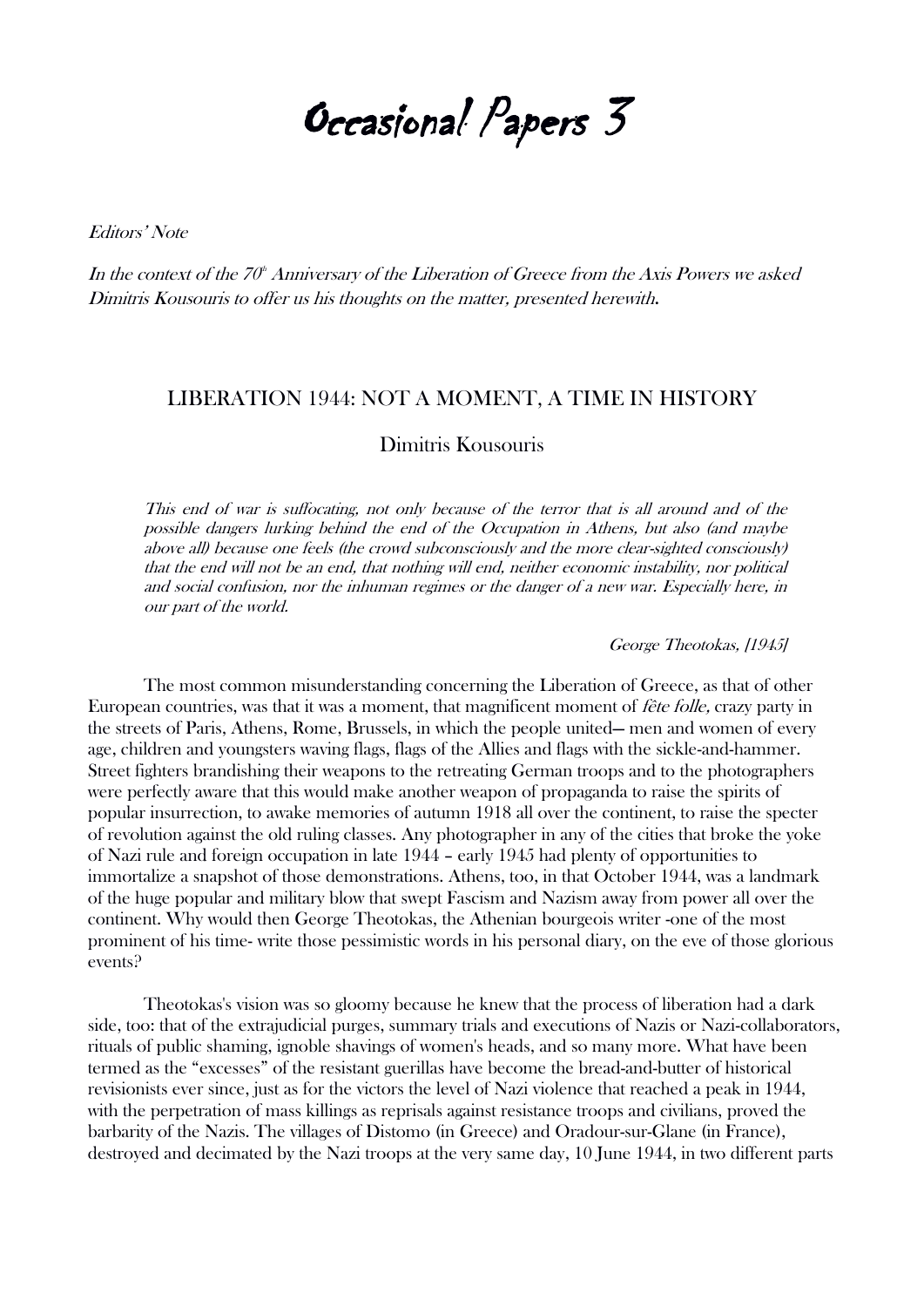of the continent, have been among the major *lieux de mémoire* of the antifascist camp, just as much as the popular uprising that in 1944 spread from Paris to Warsaw and from Athens to Brussels.

Liberation was not a sudden outburst of violence and mass mobilization; it was the culmination of a general crisis, composed of open conflicts that had been pending for decades or more. The moment of Liberation was long and had various stages. Before becoming reality, the episode of liberation was conceived as a real expectation—since the second battle of El Alamein, and even more after the victory at Stalingrad, in early 1943, Allied victory had become an imminent perspective, a matter of weeks or months. By the summer of 1943, people living in occupied Athens expected the war to end by early 1944; after all, as the Great War had proved, no European Great Power could endure more than four years of total war. Thus, as the tide was turning, instructed by the revolutionary crisis of 1917-1923, each camp started taking positions for what was next, shaping the political and social coalitions that would claim political power after the war.

Thus, Liberation was also a time of revolution. As Germans were defending themselves unremittingly and Soviet troops rushed to counter-attack, the fight was over the power vacuum that the retreat of Axis troops would leave behind. In an ultimate demonstration of old-style diplomacy practices, Winston Churchill was rushed to Moscow to agree upon the postwar spheres of influence with Stalin (Resis 1978). The World War was transforming itself into a highly diversified set of local and peripheral political, ethnic, and class conflicts. As the Armja Krajowa was launching the Warsaw Uprising, communist-led guerillas were taking control of large territories in Yugoslavia, Greece, France, and Italy. This was also a time of utopia in which democracy – that is people's rule, social justice, peace—a world without violence (Joas 2003), seemed to be within easy reach. A few years later, Italo Calvino would illustrate this feeling as follows: 1

# Oltre il ponte

| La speranza era nostra compagna         | Hope used to be our companion                |
|-----------------------------------------|----------------------------------------------|
| A assaltar caposaldi nemici             | When we attacked the enemy's strongholds     |
| Conquistandoci l'armi in battaglia      | Conquering our weapons in battle             |
| Scalzi e laceri eppure felici           | Barefoot, in rags and yet so happy.          |
| Avevamo vent'anni e oltre il ponte      | We were twenty and beyond the bridge,        |
| Oltre il ponte ch'è in mano nemica      | The bridge in the hand of the enemy          |
| Vedevam l'altra riva, la vita           | We saw the bank in front, and life,          |
| Tutto il bene del mondo oltre il ponte. | All the good of the world beyond the bridge. |
| Tutto il male avevamo di fronte         | All the evil did we see in front of us,      |
| Tutto il bene avevamo nel cuore         | All the good did we have in our heart,       |
| A vent'anni la vita è oltre il ponte    | Life at twenty is beyond the bridge,         |
| Oltre il fuoco comincia l'amore.        | Beyond the fire, love is beginning.          |

# <http://www.antiwarsongs.org/canzone.php?id=771&lang=en>

Liberation also marked the peak, so to speak, of socialist hegemony in Europe. After five or six years of popular mobilization and of mass engagement on the war front or in shadow armies, trade unions and communist or left-wing political parties where strong enough to impose their agenda. That balance of class forces laid the foundations for the creation and/or further development of postwar European welfare state institutions on both sides of the iron curtain (Eley 2008). Meanwhile, in some cases, the left-wing resistance had become much more than a powerful component of the political system: controlling large self-administered sections of the countryside, and combining this with mass mobilization in the cities, pro-communist resistance movements in Greece, as in Yugoslavia, had established a situation of dual power on the eve of the Liberation.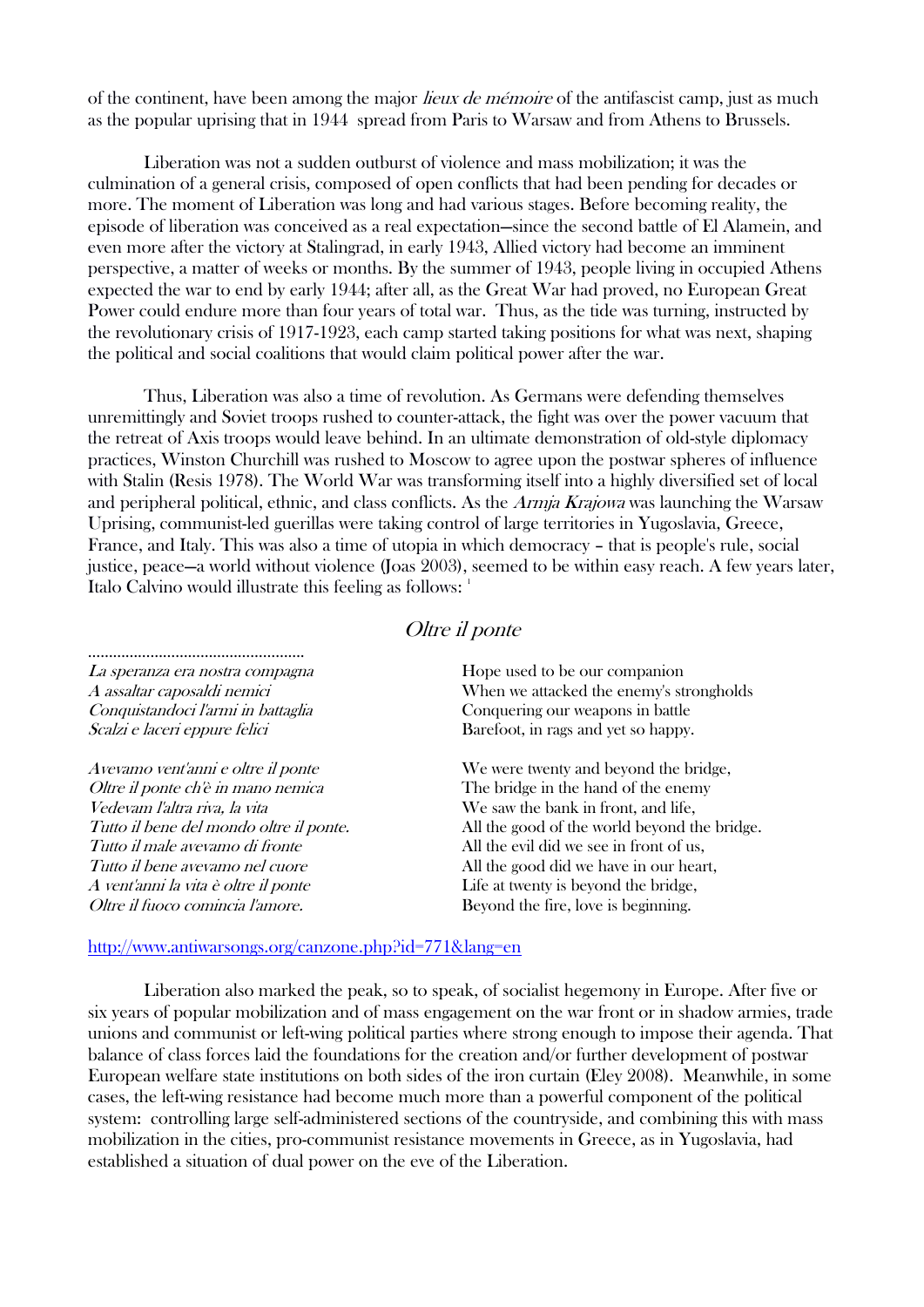Yet more than a passage from war to peace, liberation was rather a continuation of war by other means. Beside the gallows and the firing squads, governments of broad republican power coalitions took over, and a broad universe of emergency justice institutions emerged in order satisfy the quest for justice, punishing war criminals and collaborators and restoring the rule of law. In a first attempt to gather the bearings of a world that was about to emerge, the French philosopher Maurice Merleau-Ponty described the period of Liberation as a transition to a "time of institutions" (1945, 64). Polish critic and Shakespeare scholar Jan Kott, on the other hand, described the newly liberated continent of 1945 in that "never before was there such a thin line between the demand for vengeance and the call for justice, between anarchy and law, between the violent need to begin everything anew and the equally desperate need to return to that which was" (Borowski 1976). In Greece, the line separating reality and fiction of the antifascist struggle was almost completely transparent. Pro-British and pro-German anticommunists were merging together against the threat of a communist takeover, sometimes in somewhat grotesque ways, as in the case of the collaborationist militia men of Corinth who, some days before the definitive departure of the Wehrmacht, had new "English-style" resistance uniforms sewn for them, renaming themselves as a unit of an anticommunist resistance group.

However, the cheers and shouts for the liberation did not last long in Greece. Less than three months after the Liberation, a major government crisis led to open civil conflict between resistance troops and the united anticommunist forces, which were gathering among their ranks former pro-Allied officers and collaborationist militia men alike. The massive military intervention of the British in favor of the latter during the "Battle of Athens" in December 1944 marked the first major breach in the international antifascist alliance against the common enemy. This was even before the war was over. These developments paved the way for the legal and extralegal persecution of the Left in Greece and for a civil war that only ended in 1949.

In her discussion of the poetry of René Char, written soon after his engagement in the French Resistance during World War II, Hanna Arendt spoke of the "lost treasure" of the generation of the resistance as symptomatic of a broader crisis in modern Western culture. For her, it was an "age-old treasure of revolutions that appears abruptly ... and disappears again as though it were a *fata morgana*" (1961, 9). Arendt argued that the complexity of this cultural symptom of loss manifested itself in intervals between what is no longer and what is not yet. In Greece, this odd in-between interval lasted for one quarter of a century and acquired institutional status through an authoritarian regime that lasted until 1974.

Thus, it is not a coincidence that as early as 1945, the poet Manolis Anagnostakis (in Karen Emmerich's unpublished translation) retorted:

#### *Ο Πόλεμος*

...........................................................................................................................................

*Ύστερα ήρθανε τα λάβαρα*, *οι σημαίες κι οι φανφάρες κι οι τοίχοι γκρεμιστήκανε α*π' *τις άναρθρες κραυγές*

*Πτώματα ακέφαλα χορεύανε τρελά και τρέχανε σα μεθυσμένα όταν βαρούσανε οι καμ*π*άνες*

*Τότε*, *θυμάσαι*, <sup>π</sup>*ου μου λες*: *Ετέλειωσεν ο* <sup>π</sup>*όλεμος*!

*Όμως ο Πόλεμος δεν τέλειωσεν ακόμα*. *Γιατί κανένας* <sup>π</sup>*όλεμος δεν τέλειωσε* <sup>π</sup>*οτέ*!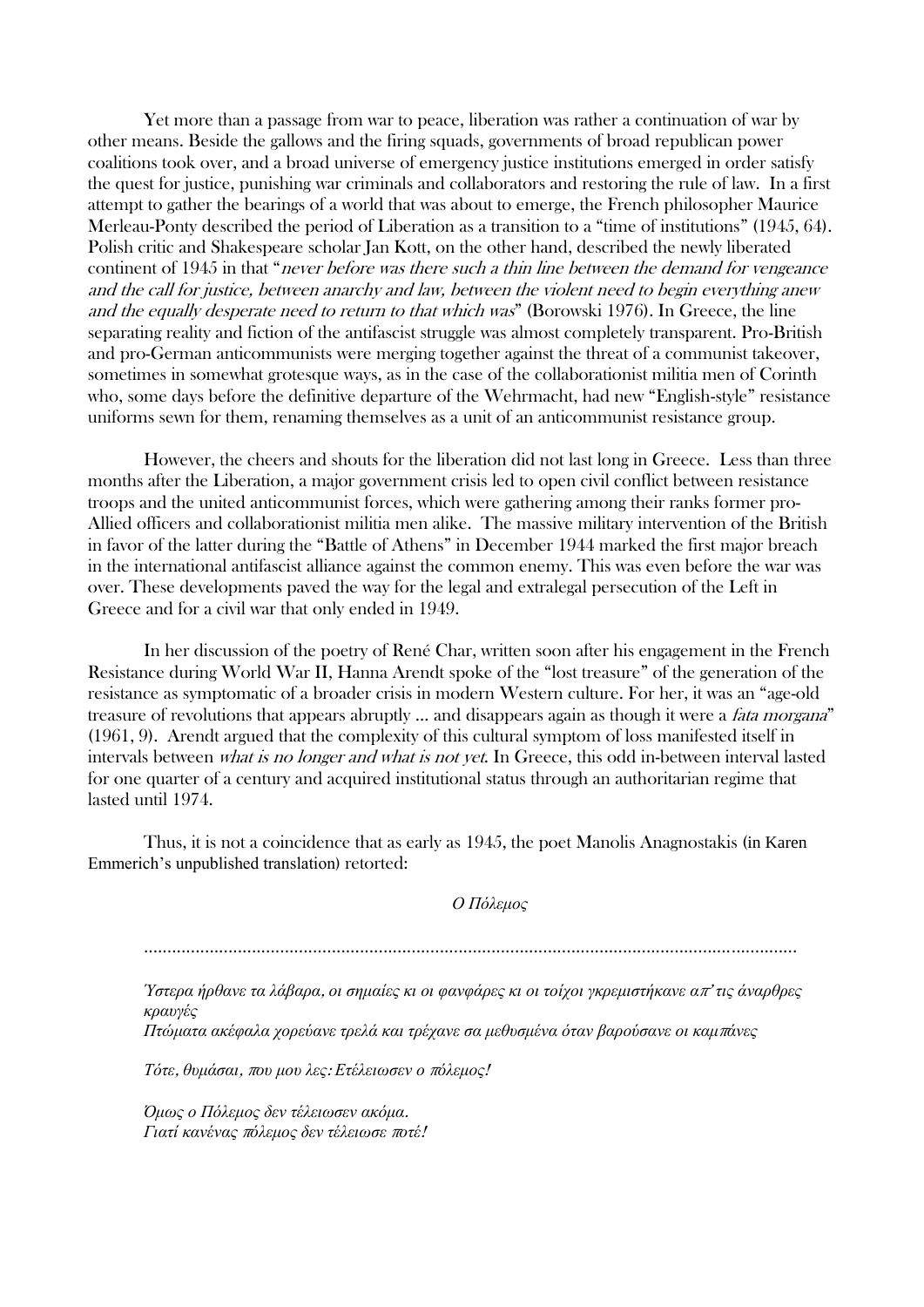#### The War

And then the banners came, the flags and fanfares and the walls crumbled, brought down by inarticulate cries Headless corpses madly danced and ran as if drunk when the bells tolled

Then, remember, your telling me: The war has ended!

But the war hasn't ended yet. Because no war has ever ended!

# [http://www.antifonies.gr/%CE%BF-%CE%BC%CE%B1%CE%BD%CF%89%CE%BB%CE%B7%CF%83-](http://www.antifonies.gr/%CE%BF-%CE%BC%CE%B1%CE%BD%CF%89%CE%BB%CE%B7%CF%83-%CE%B1%CE%BD%CE%B1%CE%B3%CE%BD%CF%89%CF%83%CF%84%CE%B1%CE%BA%CE%B7%CF%83-%CE%B4%CE%B9%CE%B1%CE%B2%CE%B1%CE%B6%CE%B5%CE%B9-%CF%80%CE%BF%CE%B9%CE%B7/) [%CE%B1%CE%BD%CE%B1%CE%B3%CE%BD%CF%89%CF%83%CF%84%CE%B1%CE%BA%CE%B7%CF](http://www.antifonies.gr/%CE%BF-%CE%BC%CE%B1%CE%BD%CF%89%CE%BB%CE%B7%CF%83-%CE%B1%CE%BD%CE%B1%CE%B3%CE%BD%CF%89%CF%83%CF%84%CE%B1%CE%BA%CE%B7%CF%83-%CE%B4%CE%B9%CE%B1%CE%B2%CE%B1%CE%B6%CE%B5%CE%B9-%CF%80%CE%BF%CE%B9%CE%B7/) [%83-%CE%B4%CE%B9%CE%B1%CE%B2%CE%B1%CE%B6%CE%B5%CE%B9-](http://www.antifonies.gr/%CE%BF-%CE%BC%CE%B1%CE%BD%CF%89%CE%BB%CE%B7%CF%83-%CE%B1%CE%BD%CE%B1%CE%B3%CE%BD%CF%89%CF%83%CF%84%CE%B1%CE%BA%CE%B7%CF%83-%CE%B4%CE%B9%CE%B1%CE%B2%CE%B1%CE%B6%CE%B5%CE%B9-%CF%80%CE%BF%CE%B9%CE%B7/) [%CF%80%CE%BF%CE%B9%CE%B7/](http://www.antifonies.gr/%CE%BF-%CE%BC%CE%B1%CE%BD%CF%89%CE%BB%CE%B7%CF%83-%CE%B1%CE%BD%CE%B1%CE%B3%CE%BD%CF%89%CF%83%CF%84%CE%B1%CE%BA%CE%B7%CF%83-%CE%B4%CE%B9%CE%B1%CE%B2%CE%B1%CE%B6%CE%B5%CE%B9-%CF%80%CE%BF%CE%B9%CE%B7/)

Once more on the frontier between East and West, during the long and eventful process of Liberation, the Greek periphery offered a privileged and instructive view on a major historical transformation of the continent. Or, as Jan Patočka, the Czech philosopher put it several years later, the Second World War mutated into something peculiar which looked "neither quite like war, nor quite like peace" (1996, 119).

# KULTURWISSENSCHAFTLISHES KOLLEG, UNIVERSITY OF KONSTANZ